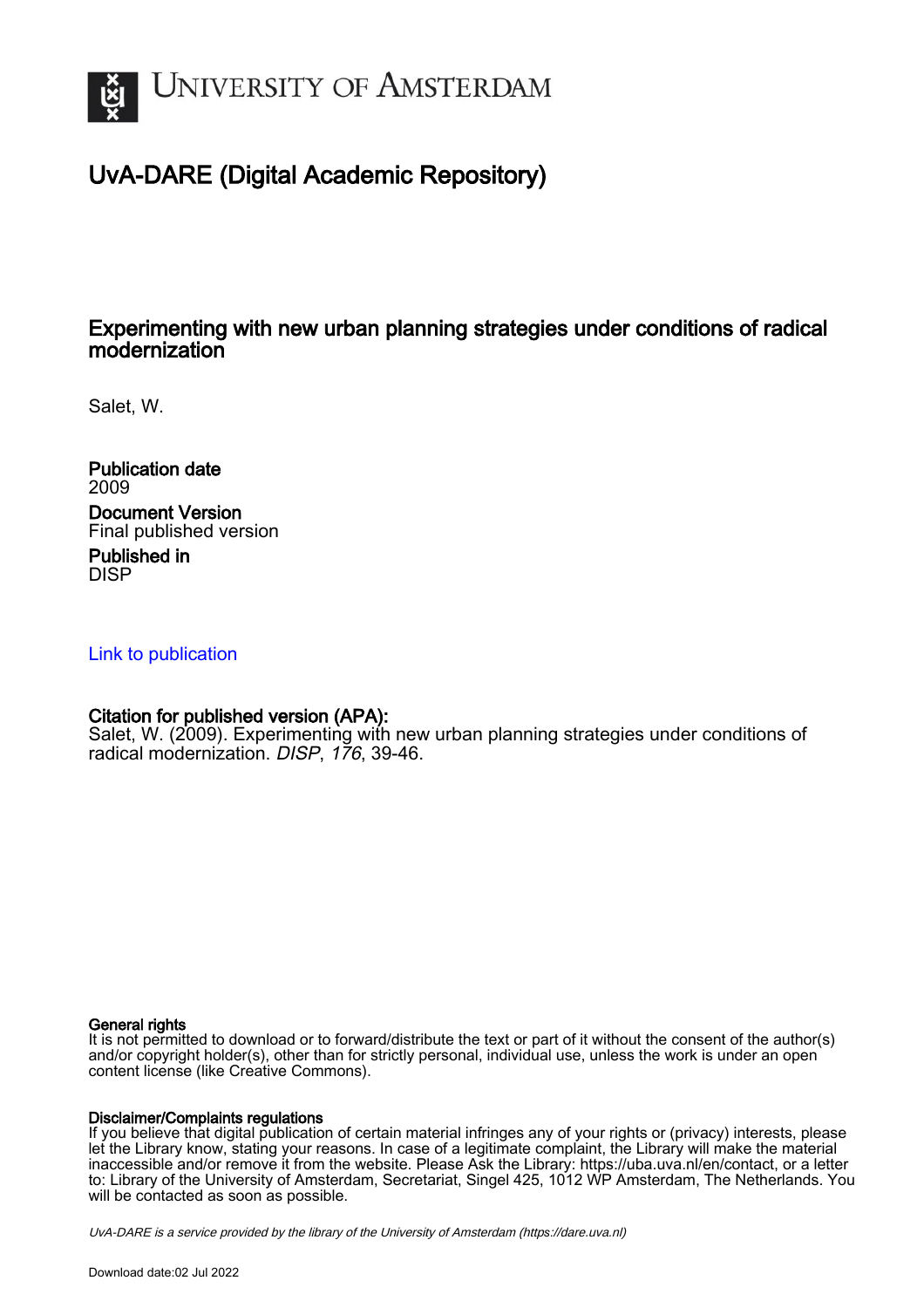# Experimenting with New Urban Planning **disPry6** · 1/2009 **39 Strategies under Conditions of Radical Modernization**

**Willem Salet**

Abstract: This article explores the need to experiment with the new urban planning strategies of changing cities under the conditions of radical modernization. Radical modernization is conceptually explored as a combined frame for macrosociological (global) processes of rational specialization and microsociological processes of individualization. The meaning of local spaces is becoming extremely dynamic because of both of these sociological processes of rescaling, which in turn lead to a new appropriation of urban spaces. This urban transformation takes place both within the urban core and in the new in-between locations of city-regional development. The challenge, as far as planning is concerned, is to respond to processes of modernization and individualization. Experimental planning strategies should be linked more directly with the actual changes of urban activities and should attempt, from this position, to establish experimental strategies for social integration. Within the framework of processes of regional identity formation, "soft sources" of strategy building, such as social and cultural infrastructures and elements of heritage and landscaping, may have a far-reaching impact because of their symbolic and emotional value.

#### *1. Introduction*

In a theorizing article on the changes cities are undergoing in the early 21st century, Thomas Hutton (2004a) illustrated the three-stage transformation of Vancouver over the last half-century. Vancouver developed from being a "regional center" in the 1950s and 1960s into a "post industrial town" throughout the 1970s and most of the 1980s, and then into the current "global city" from the early 1990s onwards. Although not every western city has experienced this almost ideal typical process of urban transformation via the same trajectories and with the same intensity, Hutton's analysis certainly highlights the structural forces that underlie the recent radical changes undergone by western cities. The provincial town in puritan British Columbia on the Canadian periphery did not just undergo an economic transition, but was transformed in all senses into the current global city with its manifold international, and in particular Asian, influences. During the first stage, when it was a regional economic center, Vancouver's urban shape reflected the land use patterns of the classic American provincial town, namely, a modest central business district (CBD) surrounded by light, and in some cases old, industrial zones and eventually by residential areas. From the early 1970s onward, the post-industrial stage of economic development and social modernization was characterized by the growth of tertiary industries and services related to the national resources economy (wood, energy, agriculture). Considering the physical shape of the city, the transformation led, in particular, to an increase in centralization. The CBD was upgraded and a lot of new, high-rise office buildings were constructed in the urban core with old industries making way for housing construction (new, modernist mega-projects). There was a growth in specialized services, and a new class of office workers appeared on the labor market. The social and economic energies of urban growth were concentrated in the core parts of the city, making the residential periphery even more peripheral. The emergence of the global city in the early 1990s was accompanied by new changes based on globalizing economic and social conditions. Asian investment (in particular, capital from Hong Kong) and numerous Asian migrants have caused changes to the entire urban scenery. Globalization and the further specialization of patterns of production and consumption have led to the introduction of new global offices as well as a booming cultural economy and new patterns of consumption. On the labor market, the rise of the cultural economy gave birth to a new category of "entrepreneurial transnationals" (Hutton 2004b). The physical shape of the postmodern city is extremely differentiated by its highly specialized spaces of production, consumption and living.

This analysis of urban change highlights the integral change in urban conditions. The most important ingredients of urban transformation *Willem Salet* is Professor of Urban and Regional Planning at the University of Amsterdam.

The article is the result of fruitful debate among colleagues who cooperated within the framework of the COST A26 Programme on "Social and Economic Governance in City-Regions" under the auspices of the European Science Foundation. This COST working group on regional governance produced the book entitled "Synergy in Urban Networks?" (edited by Willem Salet in 2006) in cooperation with Alan Harding, Pieter Terhorst, Pieter Tordoir, Ernst Storm, Gerrit van der Plas, Joost Molenaar, KLM, Schiphol and Air Traffic Control, Ian Gordon, Frank Eckardt, Yuri Kazepow, Carlos Nunes Silva, Arto Haveri. Neil Brenner cooperated closely with this COST network in the capacity of visiting guest professor.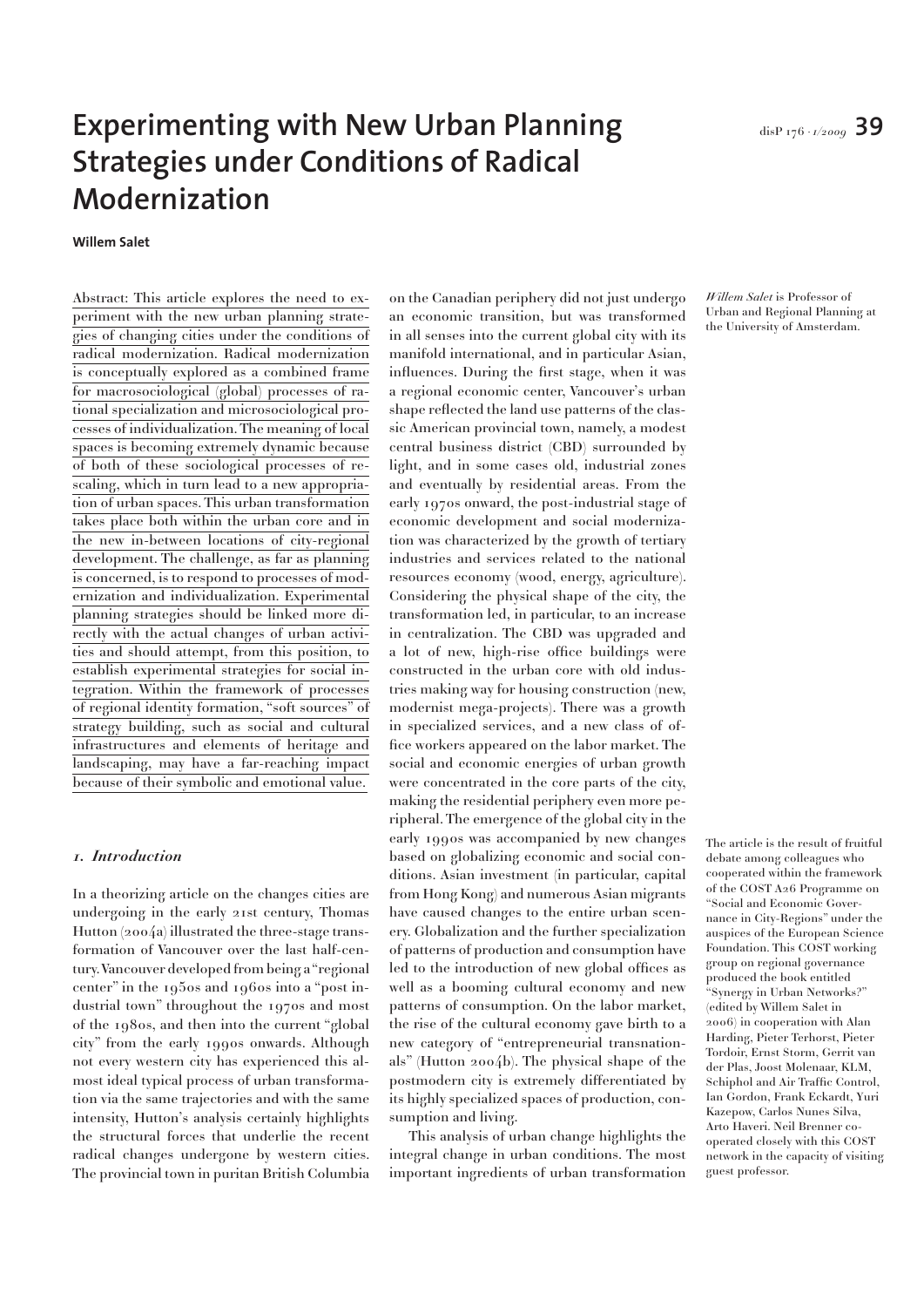**40** disP<sub>176</sub> · *i*/2009 concern the change of the *economy*, the differentiation of *labor*, the social composition of the *urban population*, the *cultural identity*, and the resulting *spatial configuration* of urban activities. The drivers of change are the continuous specialization of production and consumption, the increasing migration and plurality of the population, greater individualization and social mobility (labor market, families, housing), and the growing complexity of non-place-bound, trans-scalar processes of globalization. This is not to say that the meaning of place has disappeared, but rather that the sense of place is changing through its increasingly trans-scalar dimensions and the rescaling of social and economic relationships. This is not the same as the expansion of scale and the "going abroad" of successful home entrepreneurs, which takes place all the time. The home entrepreneur with his local identity and local pride is no longer the dominant economic power in the western city of the 21st century. A lot of place-specific conditions are still crucial for economic and social development, but the characteristics of the developing agents are not necessarily placebound<sup>1</sup>. Transnational corporations are the new economic powers.

> The increasing multiplicity of experiencing space is not easy to explain, it is highly complex and accompanied by a lot of uncertainty. The current stage of research into flows of space is still embryonic and as confusing as the labels of contemporary approaches of urban analysis (such as post-Fordism or postmodernism), which aim at explaining the current dynamics of urban change. Most strikingly, the changes in the current post-Fordist era might be identified by tendencies of both even more Fordism (a lot of new concentrations of huge office complexes) and the contrasting specialization of finely textured spaces for cultural economy and consumption. It demonstrates the ambiguity and complexity of current processes of transformation. However, there is no doubt about the increasing specialization and differentiation of urban experience that are resulting in contrasting urban spaces over expanding urban regions. Many observers have highlighted the increase of social polarization and inequality of the specialized and segregated urban mosaic (Graham, Marvin 2001; Moulaert et al. 2003; Newman, Thornley 2005). Local experiences are, however, very different. The increase in social polarization might be expected to be more radical in the context of market-type American cities than in the European context, where social differences are usually more mitigated by the government

and embedded in social history. Still, the underlying tendencies of economic specialization, globalization, and rescaling also play a role in the context of European cities.

The paper explores firstly the fundamental dynamics of radical modernization and globalization on the one hand and the new local appropriation of urban spaces on the other. Next, the new appropriation of spaces is examined in more detail. Thereafter, the enlargement of scale and scope of transforming cities is explored in the emergent in-between spaces of new regional configurations. Finally, the paper focuses on the implications of dynamic urban spaces for urban planning strategies. Urban planning strategies obviously cannot pretend to control the changing economic and social conditions, but have to find new ways of responding to issues of urban life in a context of urban transformation.

#### *2. Radical modernization and the new appropriation of spaces*

An interesting contribution to the exploration of the dynamics of urban space is the attempt by French urban sociologists to combine the theses of macrosociologists, such as Giddens, Beck and Lash, with daily experiences in the micro cosmos of urban life (Ascher 1995; Bourdin 2000, 2005; Giddens 1990; Beck 1992; Beck et al. 1994). The dynamics of urban space is defined here against the background of the general tendencies toward global specialization and rationalization on one hand, and the microscopic processes of individualization (including new forms of appropriating urban spaces) on the other. In order to understand this approach better, we first have to go back to the familiar fascination of French urban sociology with the *integration* of private spheres of activity into frames of collective urban action.

As long ago as the 1960s, the research done by Raymond Ledrut and his colleagues focused on the problems of local disintegration due to increasing individualization and social mobility (Ledrut 1968, 1974, 1979). For decades, the establishment of social norms and the mechanisms of social control of daily activities in urban life had been re-delegated from families to local groups and from there increasingly to external functional and professional organizations and policymakers. An increasing dependency on exterior and professional relationships tends to raise issues of involvement and "belonging to" for the local population and leads to the problem of social detachment in urban experience.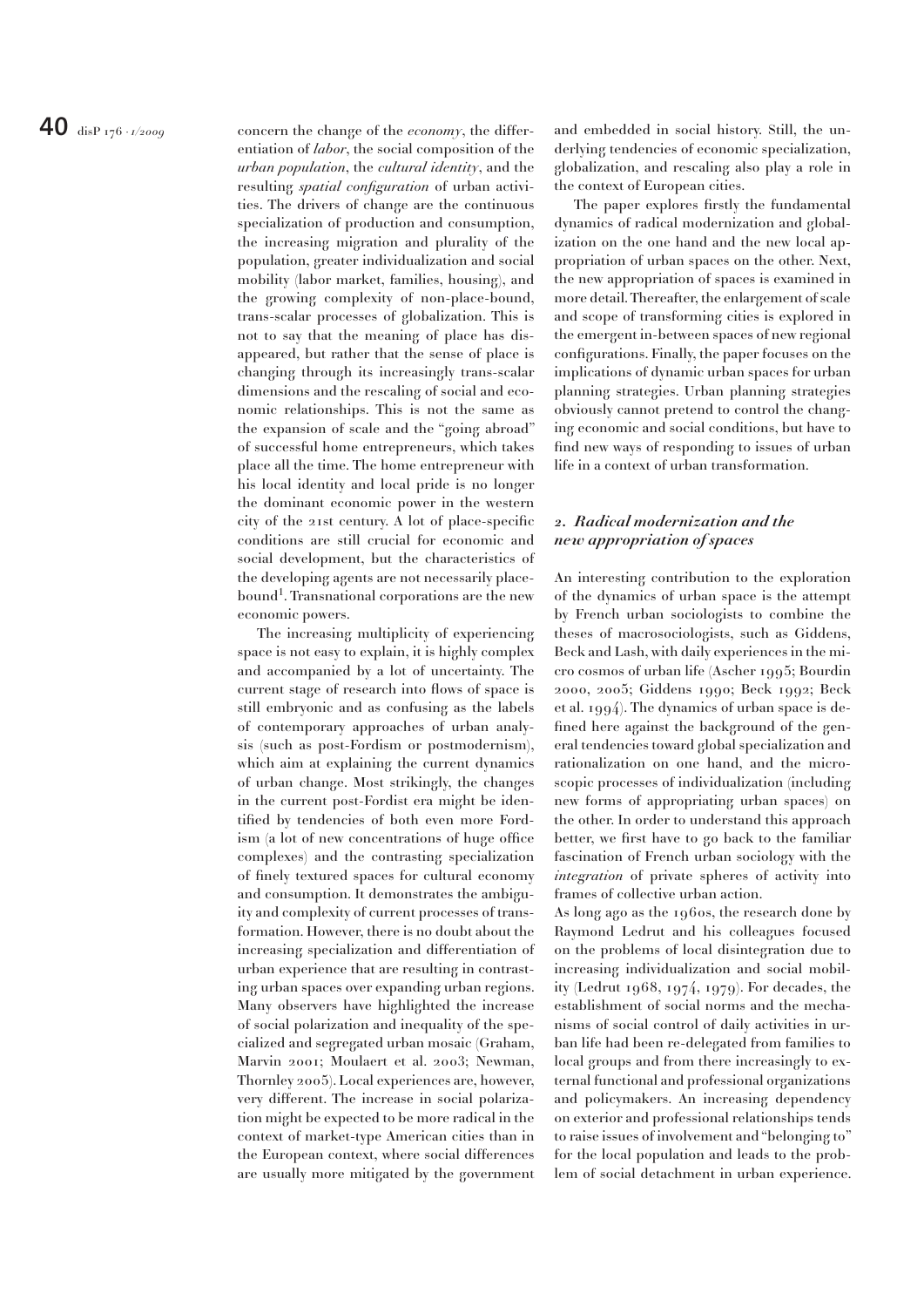The processes of disintegration were exacer- tendencies of *detachment* of local space caused  $\qquad \qquad \text{disP 176 · 1/2009}$   $\textbf{41}$ bated by individualization and social mobility: smaller households and more broken homes, increasing mobility in labor and housing markets, etc., resulting in unstable conditions for large groups of urban dwellers as regards participation in political, social and cultural networks (Ledrut 1968).

The causes of local disintegration have certainly not diminished since the 1960s. A new phenomenon is the multiplicity of urban experiences. Technological innovations, in particular new forms of long-distance communication, have created new conditions for the experience of space and time. More than ever before, completely different experiences, by completely different groups of reference and different rationalities, are being placed side-by-side at the very same point of time. This *juxtaposition of individualized urban experiences* is a new cause of deficient integration (Lahire 1998). Postmodernist interpretations used the perception of fragmentary, unordered and accidental juxtaposition of individual urban experiences to actualize their radical decomposition of the grand stories of rationalization, modernization and coherence (Augé 1992; Derrida 1978; Lyotard 1984). The postmodernist argument is strong when it comes to dismantling the logic of rationalization, but it makes a mystery of urban experience.

It is here that the above-mentioned sociologists disagree. Beck, Giddens and Lash and the French sociologists Bourdin and Ascher, who were inspired by them, claimed that the project of modernization had not come to an end but instead had reached an even more radical stage of rationalization. The process is becoming more radical because of the double scissors kick of globalization and individualization. Globalization builds on the continuing specialization and rationalization of social and economic relationships, as can be seen in the rationalized patterns of production and consumption. Simultaneously, and maybe sometimes even as a countervailing reaction to these exteriorizing and rationalizing practices, tendencies of individualization attempt to create new atmospheres of familiarity and intimacy. Individuals are searching for new spheres of privacy and intimacy, or specialized domains of "belonging to" (Bourdin 2000, 2005). On both sides of the scissors kick, therefore, radical tendencies of rescaling are drawing the meaning of locality and urban space away from its socle of immovability. De-territorialization and re-territorialization represent a double tendency: one, the

by further rationalization and globalization, and two, the processes of new local appropriation. These processes of rescaling occur not only in economic production, but also in social and cultural lifestyles (fashion, music, food, etc.). The detachment of space is visible, for instance, in the standardization of fast-food (Kentucky Fried Chicken, pizza and kebab standards, etc.), while at the same time new local attachments arise in particular places. The dish of *kapsalon* in the port city of Rotterdam is a good example of local re-appropriation of standardized tendencies in fast-food (*kapsalon* means hairdressing salon). *Kapsalon* was served for the first time in a Turkish hairdressing salon in Rotterdam. It consists of a good portion of French fries, covered with melted cheese, dressing and ketchup. On top of this warm bed of blue collar delight is a generous layer of Turkish kebab to finish the dish off. *Kapsalon* is available on every street corner in Rotterdam!

Giddens examines this double and contrasting process of rescaling locality in four dimensions of experience:

• Spatial and temporal distancing (bridging the far and near, here and now)

• Intimacy and impersonality (impersonal rationalization creates need of new familiarity; both sides move)

• Continuous specialization and, simultaneously, new forms of appropriation

• Particularism and engagement

The contrasting dimensions of experience urge people towards a "local reflexive" process, a continuous search for the meaning of place in both tendencies of motion (globalization and individualization) (Giddens 1990). As the processes of globalization and modernization have been investigated intensely in social and economic geographic studies during the last decade. In the following section, I focus on the second part of the assumptions, concerning the dynamics of urban space, namely, new ways of appropriating urban space in order to create safe havens of "belonging to" under the influence of individualization.

#### *3. New appropriation of social spaces*

New appropriation of local space is a very complex theme because of the multiplicity of spatial relationships and individualized uses of space. A plethora of spatial decompositions and new spatial bonds are covered by the condition of individualization and many of these are not place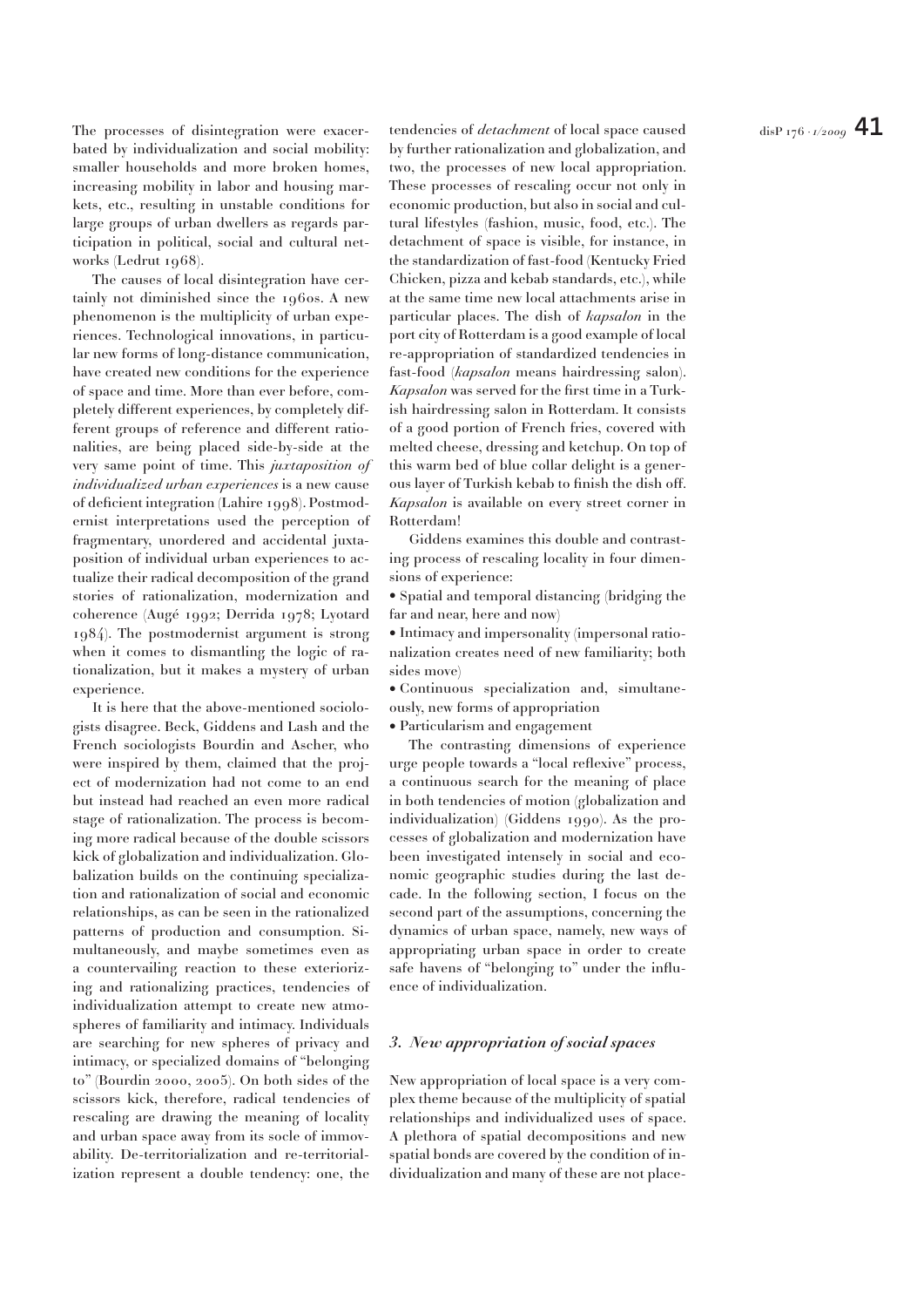**42**disP 176 *· 1/2009* bound or at least not bound to one particular place. Social bonds increasingly cross the scales of place and human beings participate more and more in a plurality of social and spatial bonds. The social integration and social control options are therefore dependent on limited capacities to guide a plurality of individualized networks (Lahire 1998). In other words, we take part in plural social networks and communities that are not fully known and coordinated, let alone known and coordinated by the government (Healey 2006). One of the consequences of this increasing plurality is that the inherent social risks are not fully controlled. We live in a *risk society* (Beck 1992).

> We are interested in the particular forms of spatial appropriation that give people the feeling of serious involvement and belongingto within new communities of interest. Some of these communities may be place-bound, but proximity is not usually the strongest tie as far as social bonds are concerned. As Melvin Webber already noted in a brilliant forward-looking essay written in the early 1960s, communities are increasingly founded on non-place-bound forms of communication between people that share common interests. These communities may become more important than communities of place in which proximity is the only thing that people have in common. It is interaction, and not place, that matters (Webber 1964). Obviously, there may be a lot of intensive interaction in territorial spaces as well, but this is not evident in individualizing neighborhoods and, if present at all, additional social conditions would be required to establish the potential for social integration.

> Some forms of new spatial appropriation are very territorially based. This happens to be true in the case of the growing category of gated communities. However, a characteristic of gated communities is not just the physical proximity, but the presence of a lot of specific social characteristics of participants that define the specific individualization of space. Usually, a lot of social homogeneity is organized within the gates of these communities as something that is to be distinguished from the outside world. Besides gated communities, there are also local communities that are closely related to international cultures. In some neighborhoods, the abundance of satellite dishes may symbolize the multiplication of space: Where are we? In an urban quarter of Berlin or in the middle of Turkey or in both places at the same time? Another example is provided by Marcuse and Van Kempen (2000) who talk about "citadels" in some parts

of inner cities (New York, London, Tokyo) that are occupied by the super-rich and who only use their apartments temporarily because they have apartments in a number of different cities. Once again, other communities of interest are not at all bound to a particular territorial space. For instance, some sociologists also explain the international revival of fundamentalist religious communities as a reaction to increasing modernization and as a need to organize new social bonds of integration subject to conditions of individualization (Bourdin 2005). A good overview is provided in a special theme number of *Urban Studies* where Justin Beaumont introduces the new role of faith-based organizations and urban social issues. He points at new urbanizing relationship between religion and the public sphere (Beaumont 2008).

#### *4. In-between cities*

Apparently, there is growing empirical evidence of the interrelationships between the tendency to individualization and new forms of appropriating urban spaces. It is interesting to see that this research into the change of urban spaces in Europe focuses more and more on changes in the urban periphery. The urban evolution of American cities has been unfolding for a much longer time in wide urban fields. There, the suburbanization of the masses started before the Second World War with the peak coming in the 1950s and 1960s. In this context, suburbanization meant the appropriation of land in the extensive surroundings of the city for residential use by the middle classes. The social and economic activities were still largely centralized. This pattern of urbanization changed over the course of time and historians who researched the suburbanization of American cities declared the end of the era of suburbanization to be the mid-1980s, due to the spatial decentralization of typical urban core activities such as specialized services of production and consumption (Fishman 1987; Jackson 1985). Following this line, Garreau (1991) produced his well-known work on *Edge Cities*. The typical middle class homogeneity, evident during the first decades of suburbanization, also changed into more differentiation and plurality of residential milieus, bringing all sorts of inner city problems to the surrounding areas (Baldassare 1986). This provided a strong impetus for the creation of smaller and more tightly-knit cells of homogeneity via the excessive growth of gated communities in the broader urban field, resulting in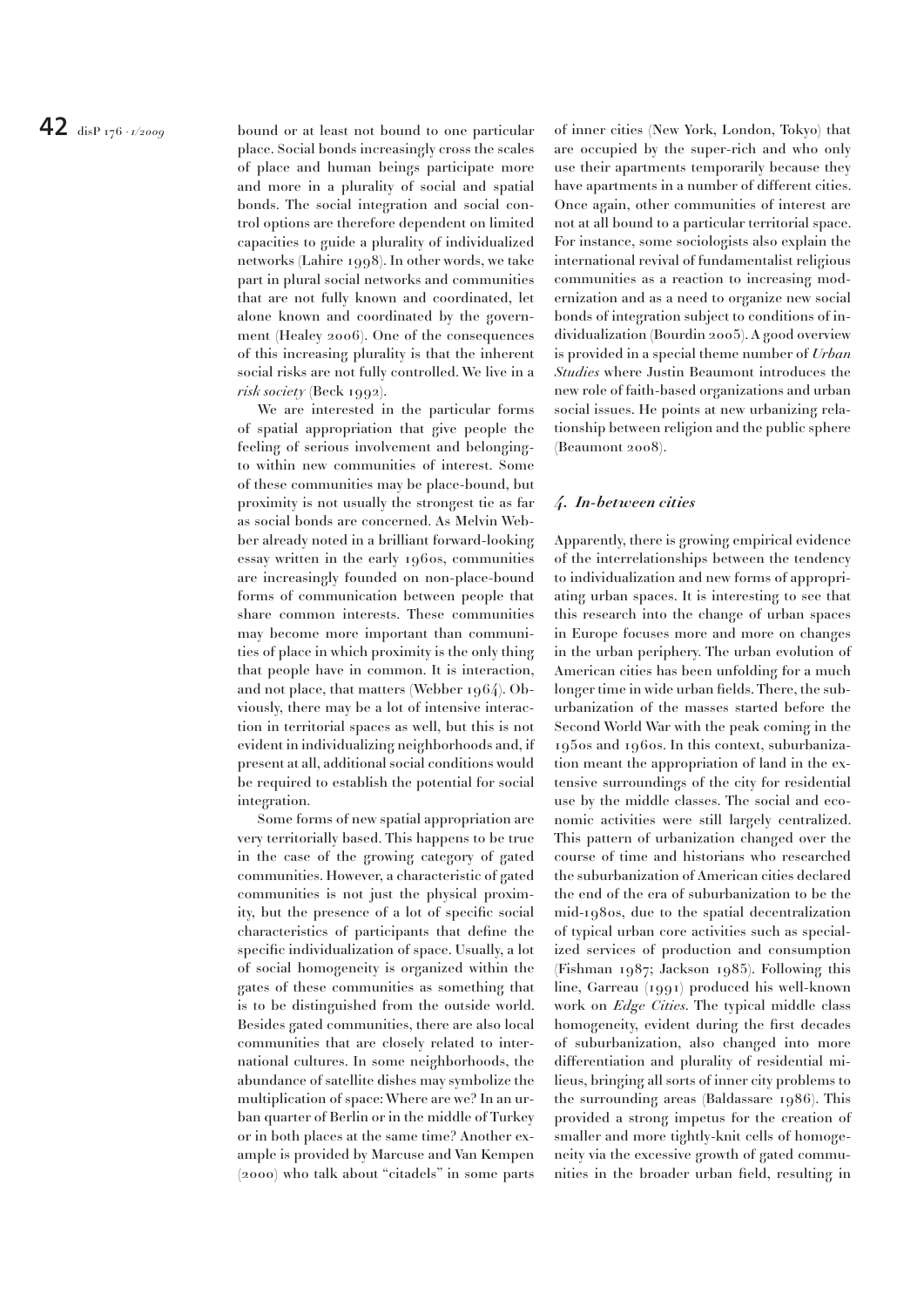a wide mosaic of differentiated urban habitats — being locations at which a lot of different people  $\qquad \qquad \qquad \Delta 3$ that combine the heterogeneity of the metropolitan level of scale with the increasing forms of social homogeneity at lower levels of scale.

By contrast, suburbanization in Europe has generally been subject to severe constraints over a period of many decades due to policies of urban containment (Hall et al. 1973). Since the early 1990s, however, new processes of dynamic urban evolution have led to different sorts of urban decentralization and poly-nuclear development (for the differences, see Hall et al. 2006).

The enlargement of scale and scope of cityregions and the processes of urban reconfiguration are not a product of urban and regional planning, but unfold as a more or less autonomous urban evolution, accommodated or conditioned, at best, by planning processes. The urban core in many cases is specializing as well, as a center of consumption for visitors and as a center for new cultural production in the finely textured historic quarters. The large-scale specializations of economic and social complexes often cannot be accommodated in the inner cities and tend to escape to outside the urban fabric. Moreover, the low- and middle-income groups find it more difficult to survive in the specializing and increasingly selective inner city quarters. Typical inner city problems are then replaced.

A large number of inner cities are therefore transforming from the idealized centers of compactness and a Jane Jacobs type of social diversity into new spaces of specialization. Beyond the historic cities, in the expanding regional surroundings, a lot of newly planned and unplanned urban activities are being situated that exhibit new urban dynamics in the places that were, for a long time, considered peripheral. François Ascher (1995) analyzed this metropolitan specialization and decentralization in France as the emergence of a new urban archipelago type of *métapolis*. In the same period in Germany, Thomas Sieverts developed the concept of *Zwischenstadt* (in-between city) to indicate the transformation of the contrast between the urban hierarchy and the periphery, the contrast between the urban and rural landscapes and the contrast between distant activities and those in the here and now of urban development (Sieverts 1999; Stein 2006; Sieverts et al. 2005). These urban researchers conclude (with some drama) that the urban shape of cities is being disorganized, based on the concept of a "city without a city". The influence of increasing individualization is visible in the specialization of public places. Instead of the central places can meet, they are being given specialist status as separate places for people that share certain interests (Sieverts 1999). The inner city is not the exclusive epicenter of urban activity, and the principle of centrality is being multiplied and reconfigured in new centers of economic, social and cultural specialization. The social ecology of Jane Jacobs no longer provides the necessary ingredients for the structuring of the urban archipelago (Sieverts 1999).

The present condition of urban transformation is not considered ideal by the above-mentioned observers. On the contrary, *Zwischenstadt* and *métapolis* represent a new "thin" condition of urbanity that complicates processes of social integration. Although the new conditions of urbanization may not be neglected, they are far from being regarded as ideal. The authors fear a further erosion of the familiar emotional and symbolic linkages. Sieverts analyses the changes of urban habitat where neighbor relationships are thinning out, where crafts and corner shops have disappeared and where all primary relationships fundamentally differ from the garden city (the family doctor, the school, the priest, the shop). Moreover, the spatial distribution of amenities is crossing the scales instead of being organized hierarchically. Taking the conditions as they are, for urban planning strategies the challenge is to mark responsive strategies, such as social experiences in the regional archipelago, in highly visible ways by new cultural means. In this context, Sieverts refers to the experience of the IBA Emscherpark where "soft" means, in particular, the reconstruction of the landscape and the use of cultural symbols were used to mark the processes of regional reconstruction and to establish a new regional identity. This focus on the use of a soft infrastructure on behalf of experiencing the daily livelihood in disorganized regional settings in more coherent ways has been expanded in recent projects, for example, by focusing on a range of conditions with the potential for experiencing integration such as aesthetics, sport, landscapes, cultural heritage and the topographical uniqueness of spaces (Sieverts et al. 2005; Stein 2006).

Ascher is also searching for cultural means to stimulate the experience of social integration. In particular, he is looking for integrative linkages between the exteriorizing livelihoods and the outside world through the use of the sensory and eventful dimensions of space. As the experience of people is individualized in multiple ways, it is necessary to find symbols that link trans-scalar experiences. For this reason, Ascher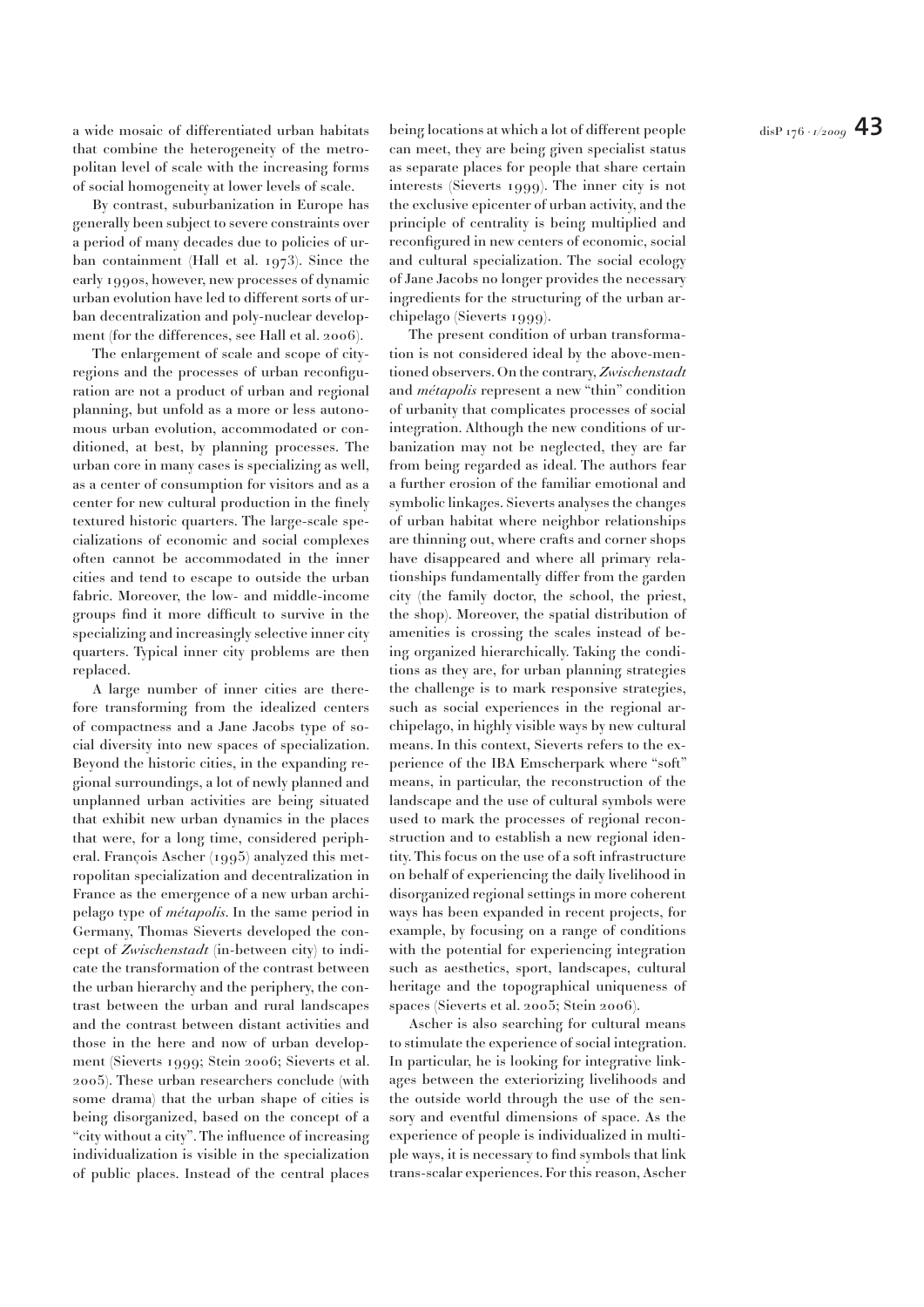**44**disP 176 *· 1/2009* is interested in spaces in the daily environment that adapt to the external society. This type of symbolic and spatial expression may be found in spaces of events, in spaces of memory, in specialized spaces for production and consumption, and in spaces of passage (such as airports or terminals). His colleague Bourdin (2005) investigates the spatial recombination for social survival under radical modern conditions. He analyses some recompositions of "belonging to":

> • The recomposition of patrimonial NIMBYs: a group of owners who defend the patrimony and thereby guarantee social homogeneity within their community.

> • Thematic territories: areas focused on certain themes such as leisure, sport, or age.

> • Ethnic territories: areas that are evolving into enclaves of individual ethnic groups.

> Such processes of reconfiguration are very dynamic. Territory is not a constant and here again we are confronted by the notion that territory is not a localized manifestation, but a fragile and rescaling condition that must be repeatedly conquered. Bourdin (2005) speaks of a strategy of *dynamic locality*: new uses of space must be conquered again and again by connecting the space to external relationships on the one hand and by reorganizing the habitat in a new shelter on the other.

#### *5. Something to be learned for new urban planning strategies?*

What do we learn from this conceptual work in progress, in the incomplete stage of urban transformation, in the way of new thoughts on urban planning strategies? Most concepts are relatively abstract and only partially based on empirical evidence. Nevertheless, I still believe that processes of conceptual exploration in combination with experimental strategies in practice do make sense. Trying and probing in a reflective way is a useful device in conditions of complexity and uncertainty, given that trajectories of collective action and urban planning may change if things turn out differently. However, one thing is certain, namely, that in the contemporary context of dynamic and rescaling economic and social conditions, strategies of urban and regional planning can no longer rely on the familiar canvas of territorially nested spatial planning, which consists of rational estimates of the space needed for offices, housing, social and physical amenities and infrastructure, followed by the negotiation of financial means, and the eventual implementation of programs. This territorially based focus on objectives, rational calculation, means and implementation assumes the position of a planning authority and knowledge that does not exist in our dynamic society. The traditional claim of establishing more territorial planning capacity at the regional level does not meet the new conditions of social complexity. Urban planners have to respect the social conditions that drive citizens and organizations in the relatively autonomous (and not primarily local-bound) relationships of the plural society. There are new planning themes that require consideration and cooperation between agents from different backgrounds that are operating at different levels of scale. The double dynamics of rescaling the meaning of local space via radical modernization and individualization offers a constructive point of departure. It starts with the autonomous change of social activities. The efforts of urban planning have to get interrelated with these ongoing processes and should find ways to respond to this via new spatial policies.

The COST A26 ESF working group on social and economic aspects of regional governance devoted a lot of time and effort to the further exploration of these emergent, but still highly fragile relationships of regional governance (Salet 2006). Neil Brenners (2004) hypothesis is that national governments in Europe tend to devote economic power to their most advanced regions in order to improve competitiveness with other national economic systems. If economic regions acquire such a strategic meaning, what would be the impact on power relationships in the new contexts of urban and regional governance? Why is it still so difficult to organize leadership with respect to crucial regional issues, such as the coordination of new office sites, public transport arrangements and the coordination of land use and landscaping issues (Gordon 2006; Harding 2006; Eckardt 2006)? According to Gordon, the urgency of the regional agenda is evident, but there is still a severe problem with regard to making regional policies work because of a lack of leadership under the conditions of re-scaling and dynamic in-between relationships. Gordon (2006) discusses four strategies in the search for regional leadership, with one of these being a new enabling cluster rather than a hierarchical centralregional axis. The political dimension is also being explored in the COST network. The questions asked are: why people do not feel represented in the new regional constellations (Harding 2006) and why is it so difficult to embed the regional experiments in more institutionalized ways (Eckardt 2006)?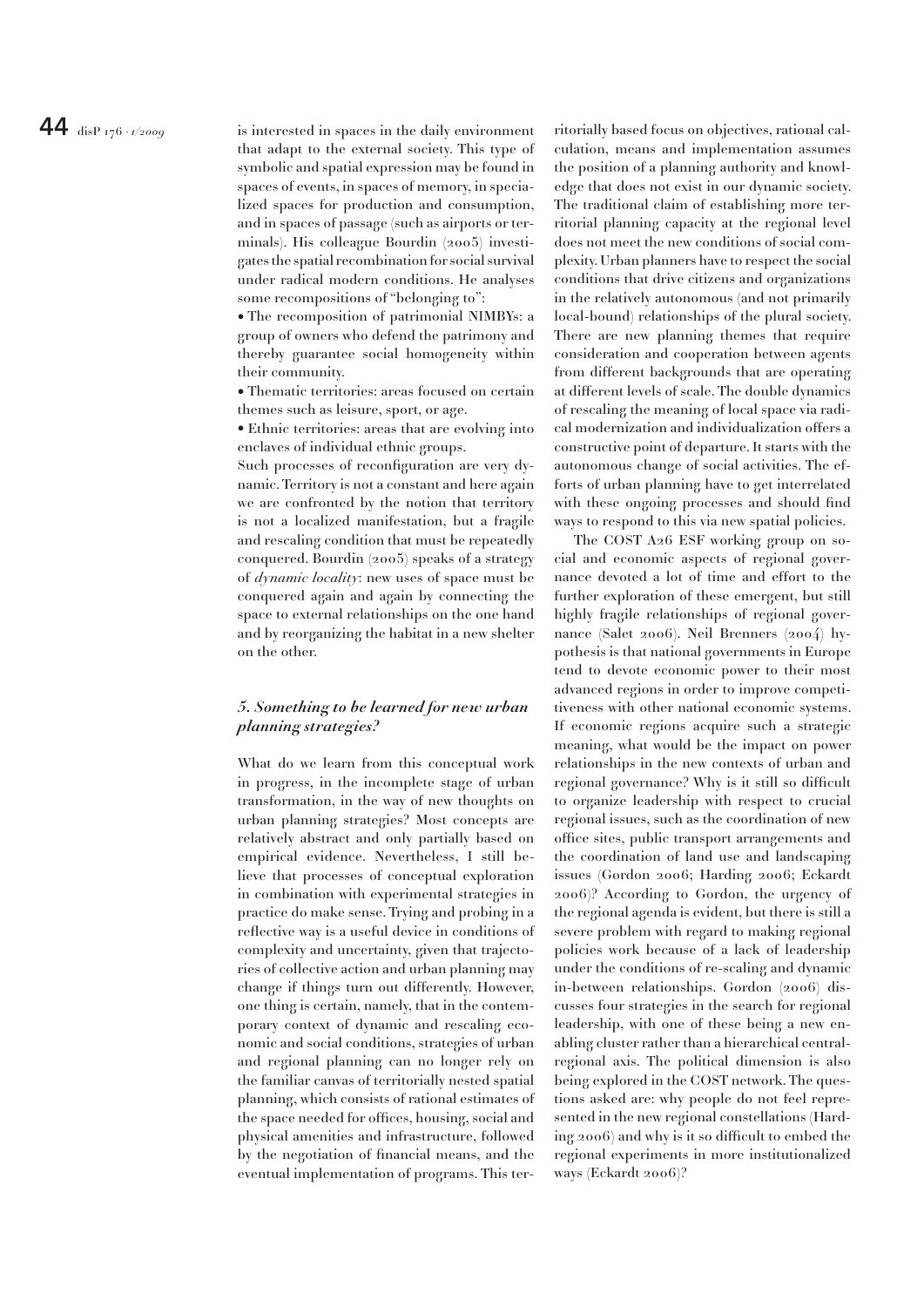disrupted the long-persued planning strategies of urban containment and compact urban expansion. A lot of European city-regions had realized the containment agenda in direct liaison with the national government (Salet et al. 2003). However, since the early 1990s, the practices of spatial development have begun to diverge more and more from the planning policy of urban and regional containment. A good illustration of this general trend in the urban regions of Europe is the case of the Amsterdam region in The Netherlands, one of the countries with the most outspoken tradition of compact urban policies (Musterd, Salet 2003). Here, in the first instance, the political and planning response to the disruptive tendencies of urban containment simply strengthened the efforts of compact urban policy (claiming more planning capacity for existing goals). However, the private development of housing and offices in large part took its own individual way. What happened in many of these cases (Amsterdam being just one of the examples) is that the planners changed their minds and decided after some years to join the autonomous tendencies and then tried to recombine the autonomous processes in line with public interest. In the case of Amsterdam, the city planners and national planning ministry decided to join the major trends in the market in the southern periphery of Amsterdam (which had actually become the largest and most prestigious economic development area of the whole country!) and the urban planners intended to guide this purely commercial development gently into a mixed project of urban use that had to include the programming of housing, cultural facilities, etc. The change of strategy by the planners is something to reflect on. Instead of following their own instincts as regards urban containment, they decided to follow the private sector development and attempt to recombine this with public goals. This is certainly a strategy that might be reflected in a more pro-active sense and in more differentiated policymaking coalitions.

A further fascinating lesson that we can draw from this conceptual reflexive of macro and micro sociological perspectives is that, via this explorative frame of theorizing, creative energies are mobilized around new themes of urban development. Both sides of the process of radical modernization are dynamic and rescaling in a context of multiple experiences. We are no longer talking about urban planning and territory as a constant. The territorial dimension is perceived as a permanent logic of discovery. A new possible sense of place is not a matter of course, it has to be conquered again and again. One of the most difficult challenges is to find new and effective forms of social integration. The crucial risk of the individualizing tendencies in the uses of urban space is that more domains of experience and action are selected without any need for a confrontation with other types of experience. It is here that the fragile relationship between individualization of space and the need for social integration might lead to creative urban and regional planning approaches. Urban planning strategies cannot control the external social and economic conditions of urban life, but should be able to respond to it. For urban and regional design, this perspective creates an opportunity to profile more emphatically the symbolic meaning of soft social and cultural infrastructures and elements of heritage and landscaping as new integrating powers. These are lightly institutionalized themes and relationships that might help create new meanings of regional identity based on their extensive symbolic and emotional value.

#### *Notes*

1 The seaport of Rotterdam was the world's largest in the 1960s thanks to the efforts of Dutch entrepreneurs. Forty years on, a well-known Dutch sociologist (Cees Schuyt) tried to investigate the contemporary role of national entrepreneurs in the port economy of Rotterdam, but representative entrepreneurs had become almost impossible to identify. The place characteristics for the seaport economy are still extremely important for the economic development of Rotterdam, but the structure of corporate agents has become largely detached from the place element.

#### *References*

- Ascher, F. (1995): *Métapolis ou l'avenir des villes*, Paris, Odile Jacob.
- ASCHER, F. (1998): La république contre la ville. Essay sur l'avenir de la France urbaine, La Tour d'Aigues, Editions de l'Aube
- Augé, M. (1992): *Non-Lieux: Introduction à une anthropologie de la surmodernité*, Paris, Editions du Seuil.
- Baldassare, M. (1986): *Trouble in Paradise: The suburban transformation in America*. New York, Columbia University Press.
- Beaumont, J. (2008): "Introduction: Faith-based Organizations and Urban Social Issues". *Urban Studies* 45 (10) 2011–2017, September 2008.
- Beck, U. (1992): *Risk Society. Towards a new modernity*, London: Sage.